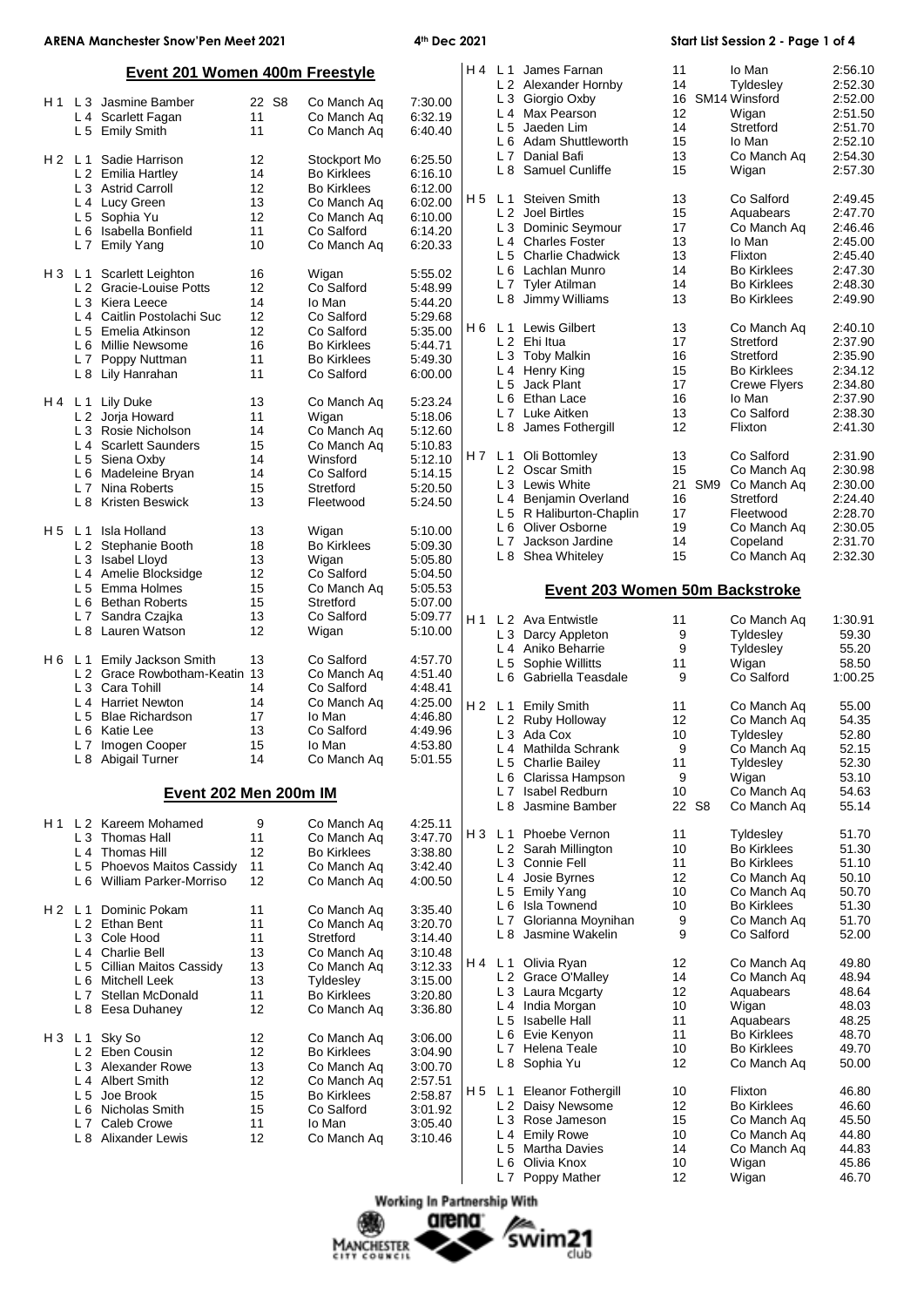|          |                       | <b>ARENA Manchester Snow'Pen Meet 2021</b>   |          |                                          | 4 <sup>th</sup> Dec 2021 |     |                |                                                     |          | Start List Session 2 - Page 2 of 4 |                |
|----------|-----------------------|----------------------------------------------|----------|------------------------------------------|--------------------------|-----|----------------|-----------------------------------------------------|----------|------------------------------------|----------------|
|          |                       | L 8 Matilda Mayo                             | 11       | Aquabears                                | 47.20                    |     |                | L 6 Aimee Myers                                     | 16       | lo Man                             | 33.50          |
|          |                       |                                              |          |                                          |                          |     | L <sub>7</sub> | <b>Isabel Farmer</b>                                | 14<br>15 | <b>Bo Kirklees</b>                 | 33.80<br>34.20 |
|          |                       | H 6 L 1 Ava Taylor<br>L 2 Emily Battye       | 13<br>12 | <b>Bo Kirklees</b><br><b>Bo Kirklees</b> | 44.10<br>43.40           |     |                | L 8 Imogen Cooper                                   |          | lo Man                             |                |
|          |                       | L 3 Stephanie Cannavan                       | 12       | Aquabears                                | 43.20                    |     |                |                                                     |          |                                    |                |
|          |                       | L 4 Francesca Teasdale                       | 12       | Co Salford                               | 43.08                    |     |                | Event 204 Men 50m Breaststroke                      |          |                                    |                |
|          |                       | L 5 Maisie Lloyd                             | 11       | Wigan                                    | 43.10                    |     |                |                                                     |          |                                    |                |
|          |                       | L 6 Isobel Tipple                            | 13       | Tyldesley                                | 43.30                    | H 1 |                | L 3 Thomas Hall                                     | 11       | Co Manch Ag                        | 1:22.60        |
|          |                       | L 7 Grace Tushingham                         | 10       | Fleetwood                                | 43.70                    |     |                | L 4 Maxwell Partington                              | 9        | Flixton                            | 1:05.30        |
|          |                       | L 8 Scarlett Fagan                           | 11       | Co Manch Aq                              | 44.50                    |     | L5             | James Rose-Coulthard                                | 10       | Wigan                              | 1:11.00        |
|          |                       | H 7 L 1 Lily Hanrahan                        | 11       | Co Salford                               | 43.00                    | H 2 |                | L 2 William Parker-Morriso                          | 12       | Co Manch Aq                        | 1:01.72        |
|          |                       | L 2 Lois Anderton                            | 12       | Stretford                                | 42.90                    |     |                | L 3 Kian Rose                                       | 9        | Co Manch Ag                        | 56.89          |
|          |                       | L 3 Amelie Pasquier                          | 13       | Co Manch Aq                              | 42.00                    |     |                | L <sub>4</sub> Cain Ashton<br>L 5 Oliver Guest      | 11<br>14 | Wigan<br>lo Man                    | 55.00<br>55.60 |
|          |                       | L 4 Imogen Jones                             | 12       | <b>Bo Kirklees</b>                       | 41.80                    |     | L 6            | Ethan Berry                                         | 11       | Wigan                              | 58.21          |
|          |                       | L 5 Camilla Holland                          | 10       | Wigan                                    | 41.90                    |     |                | L 7 Alan Szymanski                                  | 11       | Co Manch Aq                        | 1:03.21        |
|          |                       | L 6 Lucy Butt                                | 13       | Stretford                                | 42.40                    |     |                |                                                     |          |                                    |                |
|          |                       | L 7 Chloe Aitken                             | 16       | <b>Crewe Flyers</b>                      | 43.00                    |     | H3 L1          | Stellan McDonald                                    | 11       | <b>Bo Kirklees</b>                 | 54.70          |
|          |                       | L 8 Ellen Jones                              | 10       | Wigan                                    | 43.00                    |     |                | L 2 Arthur Harris                                   | 10       | Wigan                              | 54.50          |
|          |                       |                                              |          |                                          |                          |     |                | L 3 Daniel Lesti                                    | 9        | Swinton                            | 53.90          |
| H8 L1    |                       | Sumayyah Khahar                              | 12       | Co Manch Aq                              | 40.73                    |     |                | L 4 Finley Townend                                  | 12       | <b>Bo Kirklees</b>                 | 53.60          |
|          |                       | L 2 Harriet Newton<br>L 3 Astrid Carroll     | 14<br>12 | Co Manch Ag<br><b>Bo Kirklees</b>        | 40.48<br>40.20           |     |                | L 5 Eesa Duhaney                                    | 12       | Co Manch Aq                        | 53.71          |
|          |                       | L 4 Anna Lucas                               | 13       | Co Salford                               | 40.02                    |     |                | L 6 William Palmer                                  | 11       | Flixton                            | 54.40          |
|          |                       | L 5 Ella Banks                               | 14       | <b>Bo Kirklees</b>                       | 40.10                    |     |                | L 7 Adrian Rogers                                   | 10       | Co Manch Aq                        | 54.64          |
|          |                       | L 6 Kiera Leece                              | 14       | lo Man                                   | 40.30                    |     |                | L 8 Philip Langara                                  | 10       | <b>Bo Kirklees</b>                 | 54.90          |
|          |                       | L 7 Lucy Green                               | 13       | Co Manch Aq                              | 40.60                    |     |                |                                                     |          |                                    |                |
|          |                       | L 8 Lucy Ross                                | 13       | Flixton                                  | 40.90                    |     | H4 L1          | Eben Cousin                                         | 12       | Bo Kirklees                        | 52.56          |
|          |                       |                                              |          |                                          |                          |     |                | L 2 Phoevos Maitos Cassidy                          | 11       | Co Manch Aq                        | 51.20          |
| H 9      |                       | L 1 Mia Thomas                               | 15       | <b>Bo Kirklees</b>                       | 39.51                    |     |                | L 3 Dominic Pokam                                   | 11       | Co Manch Ag                        | 51.10          |
|          |                       | L 2 Olivia Wilson                            | 11       | Co Salford                               | 39.00                    |     |                | L <sub>4</sub> Thomas Firth                         | 12       | <b>Bo Kirklees</b>                 | 48.90          |
|          |                       | L 3 Isabella Bonfield                        | 11       | Co Salford                               | 38.90                    |     |                | L 5 Ethan Bent                                      | 11       | Co Manch Aq                        | 50.32          |
|          | L <sub>4</sub>        | Jessica Corder                               | 12       | Co Salford                               | 38.50                    |     |                | L 6 Hussein Kesserwan                               | 10<br>13 | <b>Bo Kirklees</b>                 | 51.10          |
|          |                       | L 5 Katy Hughes                              | 13       | Fleetwood                                | 38.53                    |     | L7<br>L 8      | Oliver Morgan-Dunne<br>Alex Morecroft               | 12       | Co Manch Aq<br><b>Bo Kirklees</b>  | 52.05<br>53.30 |
|          | L 6                   | Molly Marsh                                  | 14       | <b>Bo Kirklees</b>                       | 38.90                    |     |                |                                                     |          |                                    |                |
|          |                       | L 7 Freyja Kelly                             | 14       | Douglas                                  | 39.20                    | H 5 | L 1            | <b>Steiven Smith</b>                                | 13       | Co Salford                         | 48.45          |
|          | L 8                   | Sadie Harrison                               | 12       | Stockport Mo                             | 39.84                    |     |                | L 2 Mitchell Leek                                   | 13       | Tyldesley                          | 47.60          |
|          |                       |                                              |          |                                          |                          |     |                | L 3 Henry Priestley                                 | 11       | <b>Bo Kirklees</b>                 | 47.20          |
| H 10 L 1 |                       | Matilda Bird-McGowan                         | 13       | lo Man                                   | 38.30                    |     | $L_4$          | George Plant                                        | 13       | <b>Crewe Flyers</b>                | 46.83          |
|          |                       | L 2 Imogen Palmer                            | 14       | Flixton                                  | 38.03                    |     |                | L 5 Micah-Noel Schrank                              | 13       | Co Manch Aq                        | 46.90          |
|          |                       | L 3 Emelia Atkinson                          | 12       | Co Salford                               | 37.92                    |     |                | L 6 Nikola Vladimirov                               | 13       | Crewe Flyers                       | 47.45          |
|          |                       | L 4 Carey Sullivan                           | 11<br>15 | Co Manch Ag                              | 37.50                    |     |                | L 7 Alexander Partington                            | 12       | Flixton                            | 47.90          |
|          | L <sub>5</sub><br>L 6 | Amelie Bell<br><b>Tilly Collins</b>          | 12       | Co Manch Aq                              | 37.80<br>38.00           |     | L <sub>8</sub> | Noah Grace                                          | 11       | Wigan                              | 48.80          |
|          | L <sub>7</sub>        | Ellie Bellhouse-Smith                        | 14       | Wigan<br><b>Bo Kirklees</b>              | 38.20                    |     |                |                                                     |          |                                    |                |
|          |                       | L 8 Ellen Toal                               | 13       | Co Manch Ag                              | 38.30                    |     |                | H 6 L 1 Zachary Bedson                              | 14       | <b>Crewe Flyers</b>                | 46.10          |
|          |                       |                                              |          |                                          |                          |     |                | L 2 James Farnan                                    | 11       | lo Man                             | 44.00          |
|          |                       | H 11 L 1 Jennifer Mcgarty                    | 16       | Aquabears                                | 37.50                    |     |                | L 3 Charlie Bell                                    | 13       | Co Manch Aq                        | 43.80          |
|          |                       | L 2 Lucia Lesti                              | 12       | Swinton                                  | 37.40                    |     |                | L <sub>4</sub> Charles Foster                       | 13       | lo Man                             | 43.50          |
|          |                       | L 3 Sophie Mansfield                         | 13       | <b>Bo Kirklees</b>                       | 37.30                    |     |                | L 5 Alexander Rowe                                  | 13       | Co Manch Aq                        | 43.70          |
|          |                       | L 4 Stephanie Booth                          | 18       | <b>Bo Kirklees</b>                       | 37.00                    |     |                | L 6 Noah Lazenby-Tracey                             | 12       | Stretford                          | 43.80          |
|          |                       | L 5 Eleanor Patterson                        | 15       | Stretford                                | 37.30                    |     |                | L 7 Cillian Maitos Cassidy                          | 13       | Co Manch Aq                        | 44.40          |
|          |                       | L 6 Ruby Wakelin                             | 13       | Co Salford                               | 37.36                    |     |                | L 8 Caleb Crowe                                     | 11       | lo Man                             | 46.60          |
|          |                       | L 7 Yasmin Papargiris                        | 12       | Co Salford                               | 37.42                    |     |                |                                                     |          |                                    |                |
|          |                       | L 8 Aalin Foster                             | 15       | Southern Iom                             | 37.50                    | H 7 |                | L <sub>1</sub> Andrew Teale<br>L 2 Elliot Griffiths | 13<br>13 | <b>Bo Kirklees</b>                 | 42.40<br>41.82 |
|          |                       |                                              |          |                                          |                          |     |                | L 3 Max Pearson                                     | 12       | Co Manch Aq<br>Wigan               | 41.40          |
| H 12 L 1 |                       | <b>Britney Makangou</b>                      | 14       | Co Salford                               | 36.87                    |     |                | L 4 Sky So                                          | 12       | Co Manch Aq                        | 40.77          |
|          |                       | L 2 Tia Malkin                               | 14       | Stretford                                | 36.50                    |     |                | L 5 Theo Clyne                                      | 16       | Co Salford                         | 41.10          |
|          |                       | L 3 Charlotte Pate                           | 15       | <b>Bo Kirklees</b>                       | 36.44                    |     |                | L 6 Charlie Chadwick                                | 13       | Flixton                            | 41.60          |
|          | L 4                   | <b>Molly Figgins</b>                         | 14       | Fleetwood                                | 36.20                    |     | L <sub>7</sub> | <b>Thomas Hill</b>                                  | 12       | <b>Bo Kirklees</b>                 | 42.30          |
|          | L 5                   | Imogen Stalgis                               | 14       | <b>Crewe Flyers</b>                      | 36.20                    |     |                | L 8 Ben Roberts                                     | 16       | lo Man                             | 42.40          |
|          |                       | L 6 Laila Lawrenson                          | 12       | Fleetwood                                | 36.50                    |     |                |                                                     |          |                                    |                |
|          | L 7                   | Jorja Howard                                 | 11       | Wigan                                    | 36.60                    |     |                | H 8 L 1 Max Renfrew                                 | 16       | Aquabears                          | 40.50          |
|          |                       | L 8 Madeleine Bryan                          | 14       | Co Salford                               | 36.99                    |     |                | L 2 Albert Smith                                    | 12       | Co Manch Aq                        | 40.09          |
|          |                       | H 13 L 1 Karis Blake                         |          |                                          |                          |     |                | L 3 Adam Shuttleworth                               | 15       | lo Man                             | 39.30          |
|          |                       | L 2 Scarlett Tushingham                      | 17<br>13 | Co Manch Aq<br>Fleetwood                 | 35.70<br>35.60           |     |                | L 4 James Fothergill                                | 12       | Flixton                            | 38.74          |
|          |                       | L 3 Isabella Holmes                          | 13       | Flixton                                  | 35.30                    |     |                | L 5 Dominic Seymour                                 | 17       | Co Manch Aq                        | 39.09          |
|          |                       | L <sub>4</sub> Chloe Scott                   | 15       | Stretford                                | 34.60                    |     |                | L 6 William Knight                                  | 16       | <b>Bo Kirklees</b>                 | 39.60          |
|          |                       | L 5 Georgia Sheffield                        | 16 S14   | Co Salford                               | 34.73                    |     |                | L 7 Riley Cooper                                    | 16       | Co Manch Aq                        | 40.25          |
|          |                       | L 6 Eleanor Hunt                             | 15       | <b>Crewe Flyers</b>                      | 35.35                    |     |                | L 8 Luke Makin                                      | 13       | Copeland                           | 40.70          |
|          | L <sub>7</sub>        | Jessica Smelt                                | 14       | <b>Bo Kirklees</b>                       | 35.70                    |     |                |                                                     |          |                                    |                |
|          |                       | L 8 Lily Duke                                | 13       | Co Manch Aq                              | 36.00                    |     |                |                                                     |          |                                    |                |
|          |                       |                                              |          |                                          |                          |     |                |                                                     |          |                                    |                |
| H 14 L 1 |                       | <b>Madeleine Hemuss</b><br>L 2 Alisha Bedson | 16<br>18 | lo Man<br><b>Crewe Flyers</b>            | 34.00<br>33.60           |     |                |                                                     |          |                                    |                |
|          |                       | L 3 Abigail Turner                           | 14       | Co Manch Aq                              | 33.24                    |     |                |                                                     |          |                                    |                |
|          | L4                    | Nicole Adeyeye                               | 14       | Co Salford                               | 32.80                    |     |                |                                                     |          |                                    |                |
|          |                       | L 5 Janae Warmington                         | 14       | Co Salford                               | 32.96                    |     |                |                                                     |          |                                    |                |



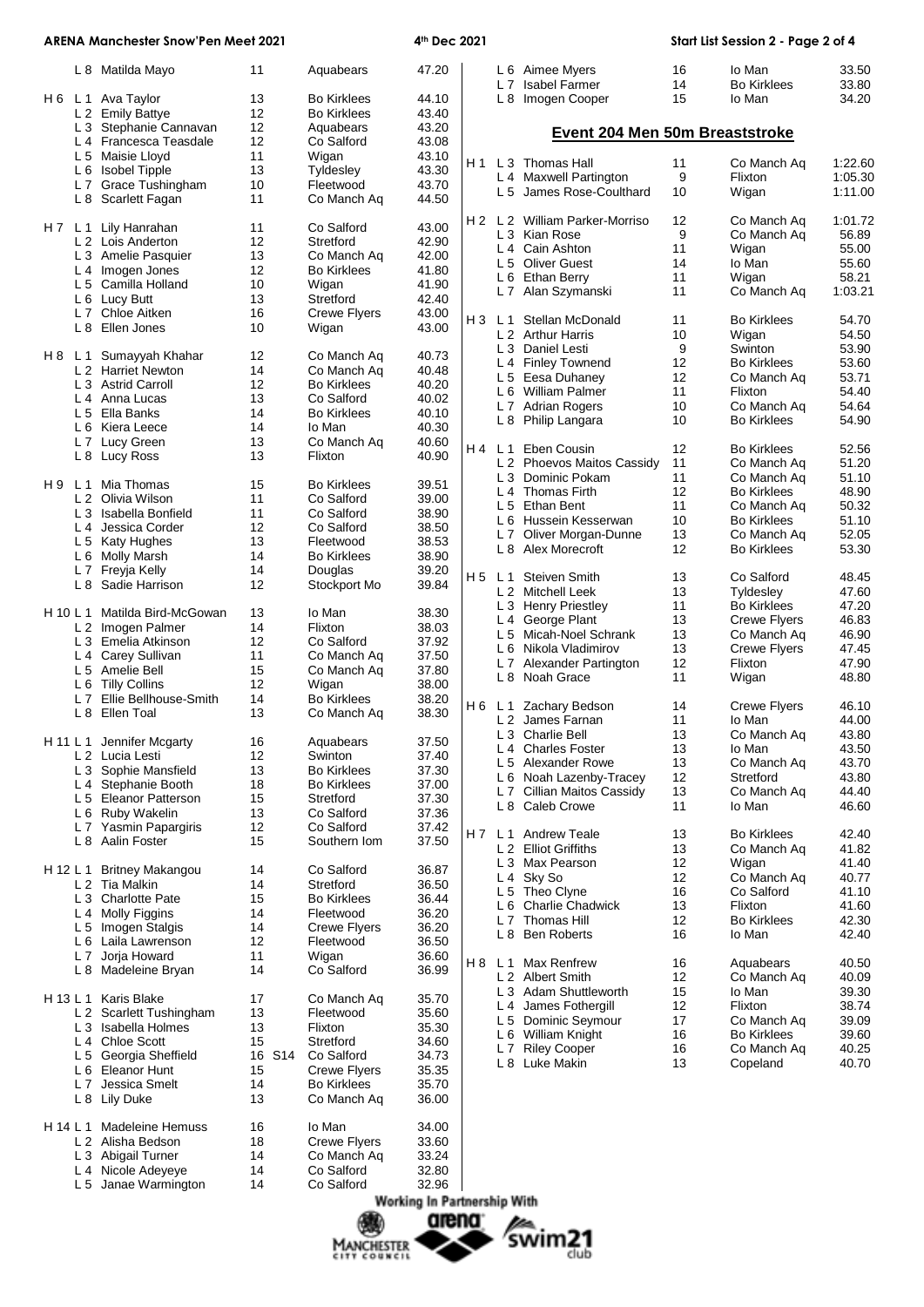| <b>ARENA Manchester Snow'Pen Meet 2021</b> |                                                                                                                                                                                                                          |                                                          |                                                                                                                                          | 4th Dec 2021                                                                           |  |          |                                                                                                                                                                                                                           | Start List Session 2 - Page 3 of 4                       |                                                                                                                                               |                                                                                                            |
|--------------------------------------------|--------------------------------------------------------------------------------------------------------------------------------------------------------------------------------------------------------------------------|----------------------------------------------------------|------------------------------------------------------------------------------------------------------------------------------------------|----------------------------------------------------------------------------------------|--|----------|---------------------------------------------------------------------------------------------------------------------------------------------------------------------------------------------------------------------------|----------------------------------------------------------|-----------------------------------------------------------------------------------------------------------------------------------------------|------------------------------------------------------------------------------------------------------------|
| H 9                                        | L 1 Shea Whiteley<br>L 2 Lewis Gilbert<br>L 3 Henry King<br>L 4 Benjamin Overland<br>L 5 Luke Aitken<br>L 6 Zachary Bellhouse<br>L 7 Callum Mongan<br>L 8 Lawrence Ndadaye<br>H 10 L 1 Jacob Brookes<br>L 2 Eber Clayton | 15<br>13<br>15<br>16<br>13<br>14<br>14<br>15<br>16<br>15 | Co Manch Aq<br>Co Manch Aq<br><b>Bo Kirklees</b><br>Stretford<br>Co Salford<br>lo Man<br>Aquabears<br>Stretford<br>lo Man<br>Co Manch Aq | 38.10<br>37.50<br>37.30<br>36.80<br>37.18<br>37.30<br>37.87<br>38.30<br>34.60<br>33.77 |  |          | H7 L1 Sophie Mansfield<br>L 2 Ella Banks<br>L 3 Lucy Butt<br>L 4 Matilda Bird-McGowan<br>L 5 Millie Newsome<br>L 6 Amber Aston<br>L 7 Abigail Cullen<br>L 8 Scarlett Leighton<br>H 8 L 1 Eleanor Hunt<br>L 2 Jorja Howard | 13<br>14<br>13<br>13<br>16<br>12<br>13<br>16<br>15<br>11 | <b>Bo Kirklees</b><br><b>Bo Kirklees</b><br>Stretford<br>lo Man<br><b>Bo Kirklees</b><br>Aquabears<br>Wigan<br>Wigan<br>Crewe Flyers<br>Wigan | 1:16.50<br>1:16.40<br>1:16.30<br>1:16.00<br>1:16.00<br>1:16.38<br>1:16.50<br>1:16.90<br>1:15.54<br>1:15.20 |
|                                            | L 3 Ewan Weaver<br>L 4 Connor Mealin<br>L 5 Oscar Smith<br>L 6 Ehi Itua<br>L 7 Giorgio Oxby<br>L 8 Joe Brook                                                                                                             | 15<br>15<br>15<br>17<br>16<br>15                         | Aquabears<br>lo Man<br>Co Manch Aq<br>Stretford<br>SB14 Winsford<br><b>Bo Kirklees</b>                                                   | 33.60<br>33.00<br>33.18<br>33.70<br>34.44<br>36.00                                     |  |          | L 3 Olivia Wilson<br>L 4 Ellie Bellhouse-Smith<br>L 5 Imogen Stalgis<br>L 6 Amelie Pasquier<br>L 7 Kiera Leece<br>L 8 Lyra Limbert                                                                                        | 11<br>14<br>14<br>13<br>14<br>12                         | Co Salford<br><b>Bo Kirklees</b><br><b>Crewe Flyers</b><br>Co Manch Aq<br>lo Man<br>Stretford                                                 | 1:14.90<br>1:14.10<br>1:14.50<br>1:15.00<br>1:15.50<br>1:15.90                                             |
|                                            | <b>Event 205 Women 100m Freestyle</b>                                                                                                                                                                                    |                                                          |                                                                                                                                          |                                                                                        |  |          | H 9 L 1 Ellie Cowin<br>L 2 Tia Malkin                                                                                                                                                                                     | 13<br>14                                                 | lo Man<br>Stretford                                                                                                                           | 1:13.90<br>1:12.90                                                                                         |
| H 1                                        | L 2 Koyi So<br>L 3 Lucy Atkiss<br>L 4 Helena Teale<br>L 5 Mathilda Schrank<br>L 6 Glorianna Moynihan<br>L 7 Ava Entwistle                                                                                                | 10<br>10<br>10<br>9<br>9<br>11                           | Co Manch Aq<br>Co Manch Aq<br><b>Bo Kirklees</b><br>Co Manch Aq<br>Co Manch Ag<br>Co Manch Ag                                            | 1:50.00<br>1.47.44<br>1:41.40<br>1:45.96<br>1:48.30<br>2:35.80                         |  |          | L 3 Freyja Kelly<br>L 4 Emelia Atkinson<br>L 5 Lois Anderton<br>L 6 Poppy Nuttman<br>L 7 Aalin Foster<br>L 8 Bethany Turner-Priest                                                                                        | 14<br>12<br>12<br>11<br>15<br>14                         | Douglas<br>Co Salford<br>Stretford<br><b>Bo Kirklees</b><br>Southern Iom<br>lo Man                                                            | 1:12.90<br>1:12.57<br>1:12.80<br>1:12.90<br>1:13.30<br>1:14.10                                             |
|                                            | H 2 L 1 Emily Yang<br>L 2 Matilda Mayo<br>L 3 Ellen Jones<br>L 4 Alivia Cutter<br>L 5 Grace O'Malley<br>L 6 Charlie Bailey<br>L 7 Emily Rowe<br>L 8 Ada Cox                                                              | 10<br>11<br>10<br>9<br>14<br>11<br>10<br>10              | Co Manch Aq<br>Aquabears<br>Wigan<br>Wigan<br>Co Manch Aq<br>Tyldesley<br>Co Manch Aq<br>Tyldesley                                       | 1:38.30<br>1:35.30<br>1:34.60<br>1:34.14<br>1:34.21<br>1:35.20<br>1:38.30<br>1:41.20   |  |          | H 10 L 1 Anna Lucas<br>L 2 Eleanor Patterson<br>L 3 Harriet Newton<br>L 4 Zara Butterworth<br>L 5 Carey Sullivan<br>L 6 Kristen Beswick<br>L 7 Tilly Collins<br>L 8 Tylia Glynn                                           | 13<br>15<br>14<br>15<br>11<br>13<br>12<br>15             | Co Salford<br>Stretford<br>Co Manch Aq<br>Aquabears<br>Co Manch Aq<br>Fleetwood<br>Wigan<br>Co Manch Aq                                       | 1:12.31<br>1:11.70<br>1:11.08<br>1:10.70<br>1:10.90<br>1:11.59<br>1:12.04<br>1:12.36                       |
| H3 L1                                      | <b>Isobel Hurst</b><br>L 2 Daisy Newsome<br>L 3 Isabelle Hall<br>L 4 Olivia Ryan<br>L 5 Amy Creaser<br>L 6 Emily Smith<br>L 7 Clarissa Hampson<br>L 8 Olivia Bate                                                        | 13<br>12<br>11<br>12<br>12<br>11<br>9<br>12              | Wigan<br><b>Bo Kirklees</b><br>Aquabears<br>Co Manch Aq<br><b>Bo Kirklees</b><br>Co Manch Aq<br>Wigan<br>Aquabears                       | 1:33.68<br>1:30.50<br>1:30.10<br>1:28.80<br>1:28.80<br>1:30.40<br>1:32.00<br>1:34.00   |  | L7       | H 11 L 1 Isla Holland<br>L 2 Stephanie Booth<br>L 3 Nina Roberts<br>L 4 Jennifer Mcgarty<br>L 5 Amelia Jones<br>L 6 Madeleine Bryan<br>Imogen Palmer<br>L 8 Mia Thomas                                                    | 13<br>18<br>15<br>16<br>17<br>14<br>14<br>15             | Wigan<br><b>Bo Kirklees</b><br>Stretford<br>Aquabears<br><b>Bo Kirklees</b><br>Co Salford<br>Flixton<br><b>Bo Kirklees</b>                    | 1:10.50<br>1:10.30<br>1:10.10<br>1:09.60<br>1:09.80<br>1:10.11<br>1:10.50<br>1:10.50                       |
|                                            | H4 L1 Sophia Yu<br>L 2 Poppy Mather<br>L 3 Emily Battye<br>L 4 Camilla Holland<br>L 5 Eleanor Fothergill<br>L 6 Scarlett Fagan<br>L 7 Evie Kenyon<br>L 8 Rose Jameson                                                    | 12<br>12<br>12<br>10<br>10<br>11<br>11<br>15             | Co Manch Aq<br>Wigan<br><b>Bo Kirklees</b><br>Wigan<br>Flixton<br>Co Manch Aq<br><b>Bo Kirklees</b><br>Co Manch Aq                       | 1:27.00<br>1:26.70<br>1:25.20<br>1:24.80<br>1:25.00<br>1:26.60<br>1:26.80<br>1:27.20   |  |          | H 12 L 1 Caitlin Postolachi Suc<br>L 2 Bethan Roberts<br>L 3 Charlotte Mullarkey<br>L 4 Isabella Holmes<br>L 5 Lauren Cusick<br>L 6 Emma Holmes<br>L 7 Amelie Bell<br>L 8 Siena Oxby                                      | 12<br>15<br>15<br>13<br>14<br>15<br>15<br>14             | Co Salford<br>Stretford<br>Co Salford<br>Flixton<br>Aquabears<br>Co Manch Aq<br>Co Manch Aq<br>Winsford                                       | 1:09.20<br>1:08.99<br>1:08.83<br>1:08.50<br>1:08.72<br>1:08.98<br>1:09.00<br>1:09.30                       |
| H5 L1                                      | Lucia Lesti<br>L 2 Ellen Toal<br>L 3 Anya Jolley<br>L 4 Isabella Bonfield<br>L 5 Francesca Teasdale<br>L 6 Imogen Jones<br>L 7 Ava Taylor<br>L 8 Olivia Knox                                                             | 12<br>13<br>13<br>11<br>12<br>12<br>13<br>10             | Swinton<br>Co Manch Aq<br>Wigan<br>Co Salford<br>Co Salford<br><b>Bo Kirklees</b><br><b>Bo Kirklees</b><br>Wigan                         | 1:22.20<br>1:21.90<br>1:20.20<br>1:19.30<br>1:19.81<br>1:21.10<br>1:22.00<br>1:22.20   |  | H 13 L 1 | Rosie Nicholson<br>L 2 Scarlett Saunders<br>L 3 Scarlett Robinson<br>L 4 Charlotte Pate<br>L 5 Chloe Scott<br>L 6 Grace Rowbotham-Keatin 13<br>L 7 Sandra Czajka<br>L 8 Faith Wood                                        | 14<br>15<br>13<br>15<br>15<br>13<br>13                   | Co Manch Ag<br>Co Manch Aq<br>Copeland<br><b>Bo Kirklees</b><br>Stretford<br>Co Manch Aq<br>Co Salford<br>Fleetwood                           | 1:08.30<br>1:07.50<br>1:06.70<br>1:06.40<br>1:06.50<br>1:07.26<br>1:07.85<br>1:08.30                       |
| H6 L1                                      | Lucy Green<br>L 2 Jessica Corder<br>L 3 Martha Davies<br>L 4 Lily Hanrahan<br>L 5 Maisie Lloyd<br>L 6 Sumayyah Khahar<br>L 7 Annabel Howe<br>L 8 Lucy Ross                                                               | 13<br>12<br>14<br>11<br>11<br>12<br>13<br>13             | Co Manch Aq<br>Co Salford<br>Co Manch Aq<br>Co Salford<br>Wigan<br>Co Manch Aq<br><b>Bo Kirklees</b><br>Flixton                          | 1:18.60<br>1:18.10<br>1:17.92<br>1:17.00<br>1:17.50<br>1:18.00<br>1:18.50<br>1:19.20   |  |          | H 14 L 1 Nicole Adeyeye<br>L 2 Britney Makangou<br>L 3 Gracie-Louise Potts<br>L <sub>4</sub> Chloe Shaw<br>L 5 Hannah Egiert<br>L 6 Imogen Cooper<br>L 7 Madeleine Hemuss<br>L 8 Chloe Aitken                             | 14<br>14<br>12<br>16<br>14<br>15<br>16<br>16             | Co Salford<br>Co Salford<br>Co Salford<br>Wigan<br>Co Manch Aq<br>lo Man<br>lo Man<br>Crewe Flyers                                            | 1:05.60<br>1:04.98<br>1:04.75<br>1:03.96<br>1:04.58<br>1:04.90<br>1:05.00<br>1:06.30                       |
|                                            |                                                                                                                                                                                                                          |                                                          |                                                                                                                                          |                                                                                        |  |          |                                                                                                                                                                                                                           |                                                          |                                                                                                                                               |                                                                                                            |